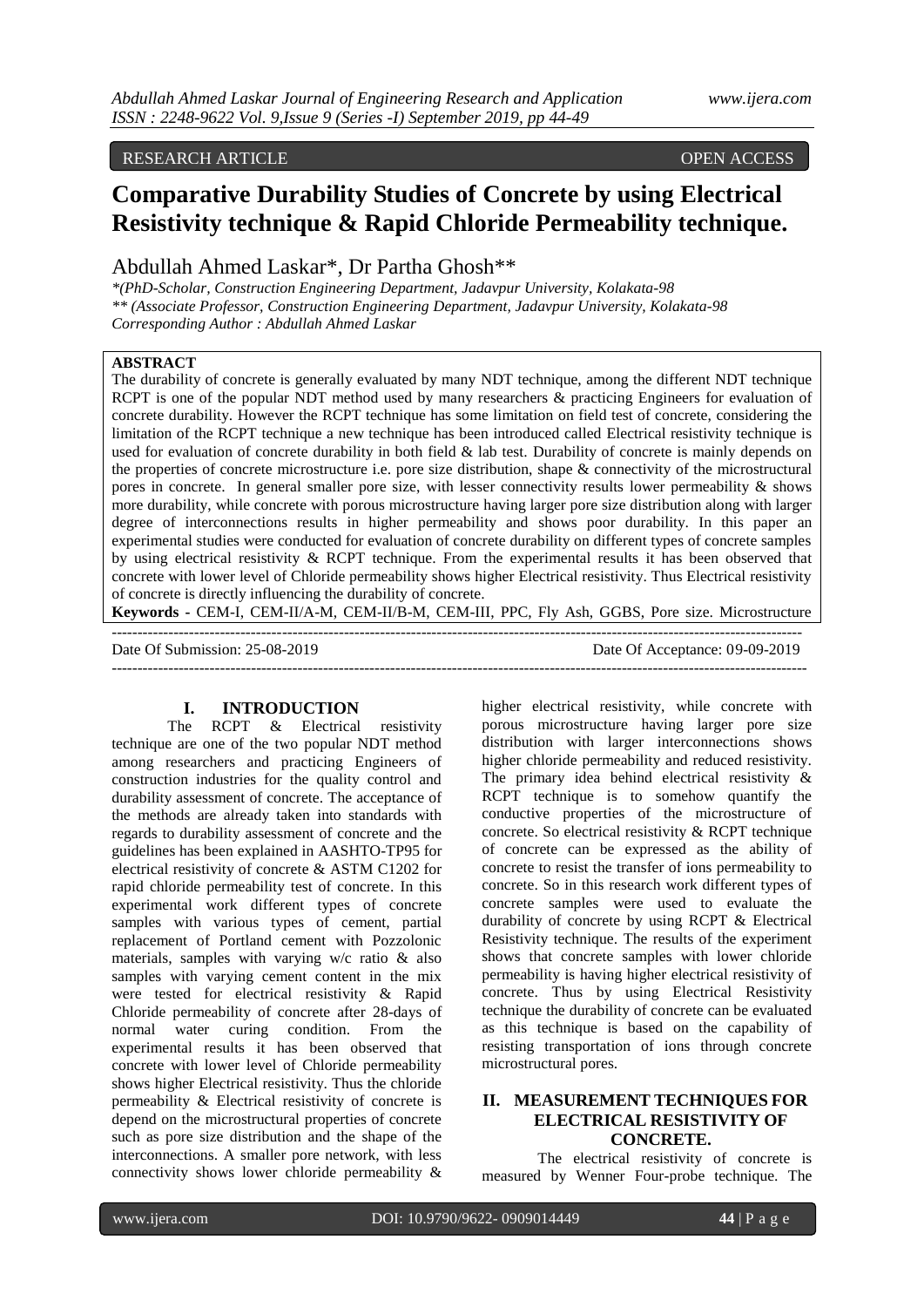basic principle involved in this method is to apply current (I) through outer two probes and the potential difference (V) is measured between two inner probes. The current is generally carried by ions in the pore fluid of concrete. The resistivity of concrete is calculated by the equation below. Resistivity  $\rho = 2\pi aV/I$  [kΩcm]

Where "a" is the distance between the probe.



Fig-1: Wenner four point probe arrangement for ERT.

# **III. MEASUREMENT TECHNIQUE FOR RAPID CHLORIDE PERMEABILITY OF CONCRETE.**

Rapid chloride permeability test (RCPT) of concrete is as per ASTM C 1202. According to ASTM C1202 test, a water-saturated concrete specimen of 50 mm thick & diameter 100 mm is subjected to DC voltage of 60 V for a period of 6 hours using the apparatus and the cell arrangement as shown in Fig-3. In the apparatus arrangement there are two reservoir in both side of specimen. Out of the two reservoir one reservoir is with 3.0 % NaCl solution while the other reservoir is filled with 0.3 M NaOH solution. The total charge passed through concrete is determined at the end of 6hrs and this result is used to rate the concrete durability as per Table-I.

#### **IV. STANDARD RECOMMENDATIONS.**

Table-1: Chloride penetrability level established for Standard based on Electrical Resistivity as per AASHTO T-95 & RCPT as per ASTMC 1202.

|                                        | 1.0111017202101101101101110111012021                                                        |                                                                  |  |  |  |
|----------------------------------------|---------------------------------------------------------------------------------------------|------------------------------------------------------------------|--|--|--|
| Chloride Ion<br>Penetrability<br>level | Electrical<br>Resistivity<br>range<br>in<br>$K\Omega$ cm as<br>per<br><b>AASHTO</b><br>T-95 | <b>RCPT</b><br>in<br>Coulombs<br><b>as</b><br>per ASTMC-<br>1202 |  |  |  |
| High                                   | < 12                                                                                        | >4000                                                            |  |  |  |
| Moderate                               | $12 - 21$                                                                                   | 2000-4000                                                        |  |  |  |
| Low                                    | 21-37                                                                                       | 1000-2000                                                        |  |  |  |
| Very Low                               | 37-254                                                                                      | 100-1000                                                         |  |  |  |
| Negligible                             | >254                                                                                        | $<$ 100                                                          |  |  |  |

### **V. MATERIALS**

The different types of cement used for this research work was Portland cement CEM-I, Portland composite cement CEM-II/A-M, CEM-II/B-M, Blast-furnace slag cement CEM-III/A as per BSEN-197-1. & Fly ash based PPC as per IS-1489, Part-I. The pozzolonic materials used in the research experiment as a partial replacement of Portland cement for this research work was Pulverized Fly ash (F-type) & Ground granulated Blast furnace slag (GGBS) .The coarse aggregate used for this experimental work is of crushed Basalt rock & Fine aggregate used in the experiment was of river sand having FM of 2.7. The super plasticizer used in this research work was of Polycarboxylate ether based product of BASF. The reference grade of concrete used for this experimental work was C-30/37 grade with Portland cement (CEM-I as per BSEN-197, Part-I) content 438 kg/cum, w/c ratio 0.4, Coarse Aggregate content 1142 kg/cum, Fine Aggregate content 685 kg/ cum & Superplasticiser content 3.50kg/cum .The test results of all the materials used in the experimental work is tabulated below.

Table-2**:** Physical Properties of Cement & Pozzolonic materials.

| 1 O <i>L</i> LOIOIII IIKKOIKIN. |               |                                     |                                       |  |
|---------------------------------|---------------|-------------------------------------|---------------------------------------|--|
| Cement                          | Sp<br>Gravity | <b>Fineness</b><br>in<br>$cm2/gm$ . | Residue<br>$\%$<br>45<br>on<br>Micron |  |
| <b>CEM-I</b>                    | 3.15          | 3550                                | 3.87                                  |  |
| CEM-<br>$II/A-M$                | 3.12          | 3635                                | 4.28                                  |  |
| CEM-<br>$II/B-M$                | 3.08          | 3727                                | 4.55                                  |  |
| CEM-<br>III/A                   | 2.98          | 4282                                | 5.56                                  |  |
| PPC (Fly<br>Ash)                | 3.01          | 3825                                | 2.92                                  |  |
| Fly Ash                         | 2.145         | 3704                                | 8.7                                   |  |
| <b>GGBS</b>                     | 2.909         | 3443                                | 7.83                                  |  |

Table-3: Chemical Properties of Different Types of Comont

|                   | CULUTIII. |                               |                        |                |            |
|-------------------|-----------|-------------------------------|------------------------|----------------|------------|
| Com<br>pone<br>nt | CEM-      | CEM-<br>$A -$<br>$\Pi$ /<br>М | CEM-<br>$II/ B$ -<br>М | CEM-<br>III/ A | <b>PPC</b> |
| CaO               | 63.25     | 55.47                         | 51.6                   | 53.59          | 44.38      |
| SiO <sub>2</sub>  | 20.97     | 25.22                         | 26.23                  | 24.45          | 29.17      |
| $Al_2O_3$         | 5.02      | 8.27                          | 9.11                   | 8.97           | 11.47      |
| $Fe_2O_3$         | 3.73      | 3.36                          | 3.66                   | 2.22           | 3.49       |
| SO <sub>3</sub>   | 2.95      | 2.64                          | 2.33                   | 2.83           | 2.75       |
| MgO               | 2.02      | 1.85                          | 1.29                   | 2.95           | 1.94       |
| Na <sub>2</sub> O | 0.190     | 0.220                         | 0.270                  | 0.282          | 0.220      |
| $K_2O$            | 0.530     | 0.510                         | 0.870                  | 0.661          | 0.640      |

Table-4 Chemical Properties of Fly Ash & GGBS

| Component                      | Fly<br>Ash | <b>GGBS</b> |
|--------------------------------|------------|-------------|
| CaO                            | 1.87       | 34.2        |
| SiO <sub>2</sub>               | 61.08      | 36.03       |
| $Al_2O_3$                      | 27.58      | 17.15       |
| Fe <sub>2</sub> O <sub>3</sub> | 5.36       | 1.03        |
| SO <sub>3</sub>                | 0.11       | 0.32        |
| MgO                            | 0.14       | 7.21        |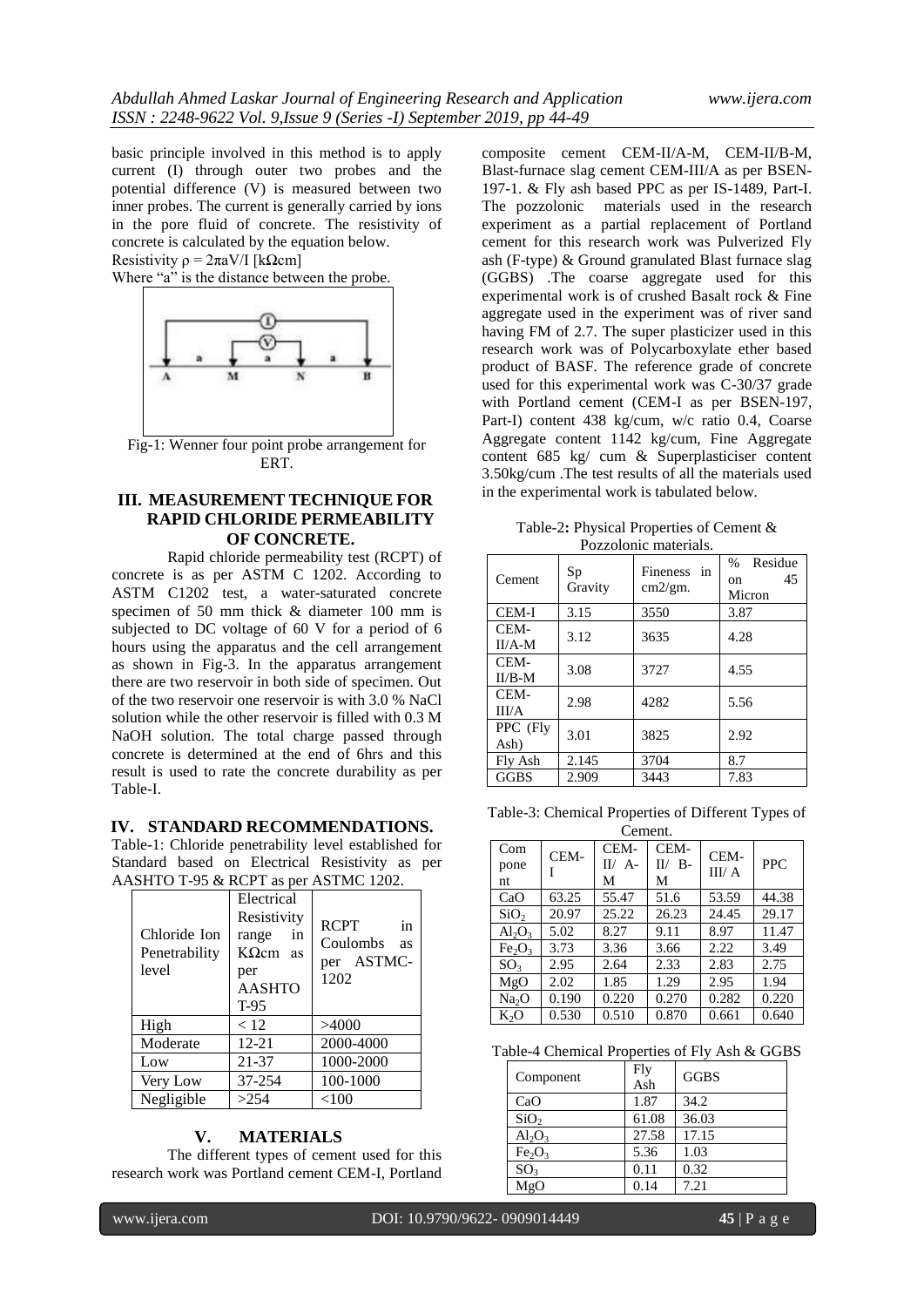# *Abdullah Ahmed Laskar Journal of Engineering Research and Application www.ijera.com ISSN : 2248-9622 Vol. 9,Issue 9 (Series -I) September 2019, pp 44-49*

| Na2C | 0.572 | 0.140 |
|------|-------|-------|
| K.∩  | 172   | .435  |

## Table-5 Physical Properties of Coarse Aggregate.

| <b>Test Parameter</b>                | Test Results |
|--------------------------------------|--------------|
| Sp Gravity                           | 2.87         |
| Dry rodded Bulk<br>Density in Kg/cum | 1678         |
| in<br>Water absorption<br>%          | 0.43         |
| Impact value in %                    | 11.41        |
| Loss Angel Abrasion<br>in %          | 0.424        |
| Flakiness Index in %                 | 21.22        |
| Elongation Index in<br>%             | 23.5         |
| Magnesium Sulphate<br>Soundness in % | 14           |
| Grading Requirement                  | Confirming   |
| $(19-4.75$ mm)                       | ASTMC-33     |

# Table-6 Physical Properties of Fine Aggregate.

| <b>Test Parameter</b>               | <b>Test Results</b> |
|-------------------------------------|---------------------|
| Sp Gravity                          | 2.54                |
| 75 micron passing in %<br>by weight | 1.75                |
| <b>Fineness Modulus</b>             | 2.70                |
| Water absorption in %<br>by weight  | 1.54                |

## Table-7 Properties of Mixing Water

| <b>Test Parameter</b>                     | <b>Test Results</b> |
|-------------------------------------------|---------------------|
| pH                                        | 7.5                 |
| Chloride content in<br>mg/L               | 250                 |
| Sulphate content in<br>mg/L               | 1.8                 |
| Total Solid in mg/L                       | 750                 |
| Total Alkalinity<br>as<br>$CaCO3$ in mg/L | 285                 |

# **VI. EXPERIMENTAL SETUP**

The samples used for ERT of concrete was 200mm x 100 mm x 100mm plain concrete block of different concrete mix as explained in Table-8 & the samples used for RCPT was circular disc of 100 mm diameter & 50 mm thick . The casted samples were cured for 28-days. & then after the samples were tested for Electrical Resistivity by using Wenner four probe electrical resistivity meter as per AASHTO T-95 & RCPT as per ASTM C1202. The mix details of different concrete samples used for experiment is tabulated below.

|                   |             | Ce             |             | Coar | Fine           |
|-------------------|-------------|----------------|-------------|------|----------------|
| Mi                |             | me             | w/c         | se   | Agg            |
| X                 | Mix         | nt             | Rati        | Agg  | in             |
| ID                | Details     | $\text{Kg}/$   | $\mathbf 0$ | in   | Kg/            |
|                   |             | m <sub>3</sub> |             | Kg/  | m <sub>3</sub> |
|                   |             |                |             | m3   |                |
| $S_0$             | CEM-I       | 438            | 0.40        | 1142 | 685            |
| $S_1$             | CEM-I       | 438            | 0.35        | 1142 | 685            |
| $S_2$             | CEM-I       | 438            | 0.45        | 1142 | 685            |
| $S_3$             | CEM-I       | 438            | 0.50        | 1142 | 685            |
| $S_4$             | CEM-I       | 438            | 0.55        | 1142 | 685            |
| $S_5$             | CEM-I       | 350            | 0.40        | 1142 | 685            |
| $S_6$             | CEM-I       | 375            | 0.40        | 1142 | 685            |
| $S_7$             | CEM-I       | 400            | 0.40        | 1142 | 685            |
| $S_8$             | CEM-I       | 425            | 0.40        | 1142 | 685            |
| $S_9$             | CEM-I       | 450            | 0.40        | 1142 | 685            |
|                   | CEM-        |                |             |      |                |
| $\mathbf{S}_{10}$ | $II/A-M$    | 438            | 0.40        | 1142 | 685            |
|                   | CEM-        |                |             |      |                |
| $\mathbf{S}_{11}$ | $II/B-M$    | 438            | 0.4         | 1142 | 685            |
|                   | CEM-        |                |             |      |                |
| $\mathbf{S}_{12}$ | III/A       | 438            | 0.4         | 1142 | 685            |
|                   |             |                |             |      |                |
| $S_{13}$          | <b>PPC</b>  | 438            | 0.4         | 1142 | 685            |
|                   | CEM-I       | 394            |             |      |                |
| $\mathbf{S}_{14}$ | $90\% + 10$ | .2             | 0.4         | 1142 | 685            |
|                   | %FA         |                |             |      |                |
|                   | CEM-I       | 372            |             |      |                |
| $\mathbf{S}_{15}$ | $85% + 15$  | .3             | 0.4         | 1142 | 685            |
|                   | %FA         |                |             |      |                |
|                   | CEM-I       | 350            |             |      |                |
| $\mathbf{S}_{16}$ | $80\% + 20$ | .4             | 0.4         | 1142 | 685            |
|                   | %FA         |                |             |      |                |
|                   | CEM-I       | 328            |             |      |                |
| $\mathbf{S}_{17}$ | $75% + 25$  | .5             | 0.4         | 1142 | 685            |
|                   | %FA         |                |             |      |                |
|                   | CEM-I       | 306            |             |      |                |
| $\mathbf{S}_{18}$ | $70\% + 30$ | .6             | 0.4         | 1142 | 685            |
|                   | %FA         |                |             |      |                |
|                   | CEM-I       | 306            |             |      |                |
| $S_{19}$          | 70%+30      | .6             | 0.4         | 1142 | 685            |
|                   | %GGBS       |                |             |      |                |
|                   | CEM-I       | 262            |             |      |                |
| $\mathbf{S}_{20}$ | 60%+40      | .8             | 0.4         | 1142 | 685            |
|                   | %GGBS       |                |             |      |                |
|                   | CEM-I       |                |             |      |                |
| $S_{21}$          | 50%+50      | 219            | 0.4         | 1142 | 685            |
|                   | %GGBS       |                |             |      |                |
|                   | CEM-I       | 175            |             |      |                |
| $\mathbf{S}_{22}$ | $40\% + 60$ |                | 0.4         | 1142 | 685            |
|                   | %GGBS       | .2             |             |      |                |

Table-8 Mix Details of Different types Concrete Mix Used For Experiment.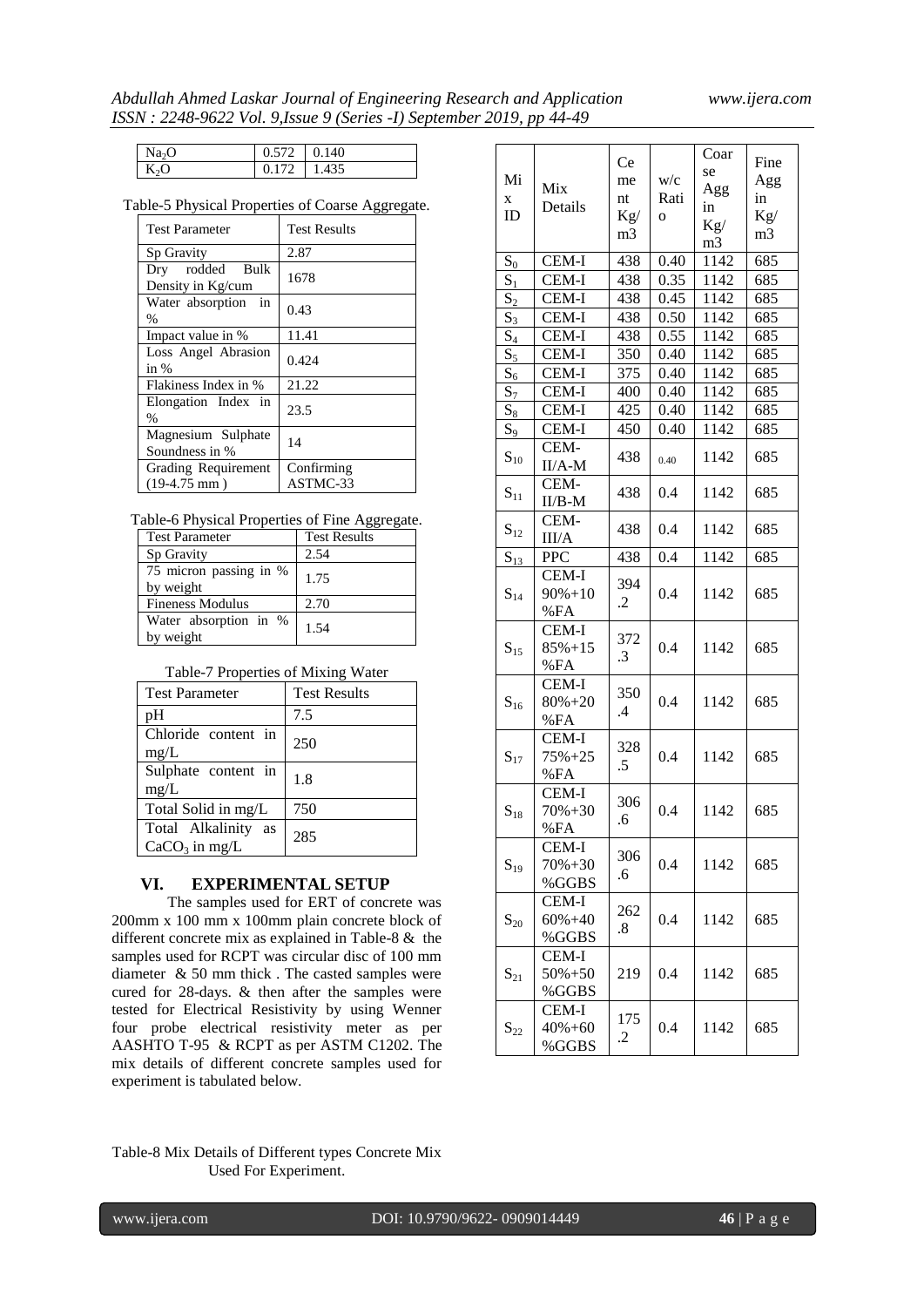



Fig. 2. Samples for ERT of concrete.





Fig-3: RCPT of concrete samples.

# **VII. RESULTS & DISCUSSIONS**

After the samples were removed from curing tank after 28-days of curing all the concrete samples durability were evaluated through Electrical Resistivity technique by using Wenner four probe electrical resistivity meter & Rapid chloride permeability testing method as per ASTMC1202. From the experimental results shows in Table-9, that concrete sample  $(S_{21})$  having lower chloride

permeability shows higher Electrical resistivity & concrete sample  $(S_5)$  with higher chloride permeability shows lower level of Electrical resistivity of concrete. Thus from the experimental results it is clear that lower the chloride permeability to concrete higher is the resistivity & more the durability of concrete. The results of various concrete mix used for experiment also give us durability behaviors of different types of concrete. From the results it shows concrete mix  $(S_{21})$  with 50% GGBS shows minimum chloride penetration & at the same time it shows maximum electrical resistivity. The GGBS used in the mix helps to fill the pore structure & also due to high content of Alumina in GGBS it has the maximum capability of Chloride binding [4] which results maximum resistance of chloride penetration to such concrete. Among the different types of Cement Fly Ash based Portland Pozzolana cement as per IS-1489, P-1 based concrete sample  $(S_{13})$  & Portland composite cement CEM-II/B-M based sample  $(S_{11})$  shows higher Electrical resistivity & lower Chloride permeability due to better filling of microstructural pore of concrete due to pozzolonic action in PPC & Portland composite cement CEM-II/B-M along with chloride binding capability of pozzolonic materials. The concrete mix  $(S_4)$  with higher w/c ratio shows higher chloride penetration & lower resistivity due to larger pore structure in concrete with higher w/c ratio ,while concrete mix  $(S_1)$  with lower w/c ratio shows lower chloride penetration & higher Electrical resistivity due to finer pore structure in concrete with lower w/c ratio. Thus durability of concrete is directly depend on Electrical resistivity of concrete i.e. more the resistivity of concrete more the concrete is durable.

Table -9 Electrical Resistivity, Compressive Strength & RCPT of Different Types of Concrete

|               | <b>Mixes</b>                                      |                                        |                                      |                                   |  |
|---------------|---------------------------------------------------|----------------------------------------|--------------------------------------|-----------------------------------|--|
| Mi<br>X<br>ID | Compr<br>essive<br>strengt<br>$h$ at $7-$<br>days | Compressiv<br>e Strength at<br>28-days | <b>ERT</b><br>in<br>$K\Omega c$<br>m | <b>RCPT</b><br>in<br>Coulomb<br>S |  |
| $S_0$         | 52.73                                             | 54.33                                  | 16                                   | 1234.56                           |  |
| $S_1$         | 50.80                                             | 55.02                                  | 20.3                                 | 937.36                            |  |
| $S_2$         | 39.82                                             | 43.02                                  | 14.8                                 | 1468.56                           |  |
| $S_3$         | 36.64                                             | 42.13                                  | 12.4                                 | 1644.84                           |  |
| $S_4$         | 34.44                                             | 36.6                                   | 9.6                                  | 2385.72                           |  |
| $S_5$         | 39.27                                             | 45.36                                  | 7.9                                  | 2797.22                           |  |
| $S_6$         | 40.87                                             | 48.33                                  | 8.4                                  | 2487.60                           |  |
| $S_7$         | 43.13                                             | 50.11                                  | 9.3                                  | 1956.02                           |  |
| $S_8$         | 48.76                                             | 51.33                                  | 10.6                                 | 1616.58                           |  |
| $S_9$         | 52.51                                             | 59.27                                  | 12.3                                 | 1419.66                           |  |
| $S_{10}$      | 42.02                                             | 46.29                                  | 26.1                                 | 1052.28                           |  |
| $S_{11}$      | 45.29                                             | 48.98                                  | 32.6                                 | 712.98                            |  |
| $S_{12}$      | 41.82                                             | 47.09                                  | 20.9                                 | 930.42                            |  |
| $S_{13}$      | 35.36                                             | 48.06                                  | 46.3                                 | 509.4                             |  |
| $S_{14}$      | 40.42                                             | 43.87                                  | 19.4                                 | 1376.24                           |  |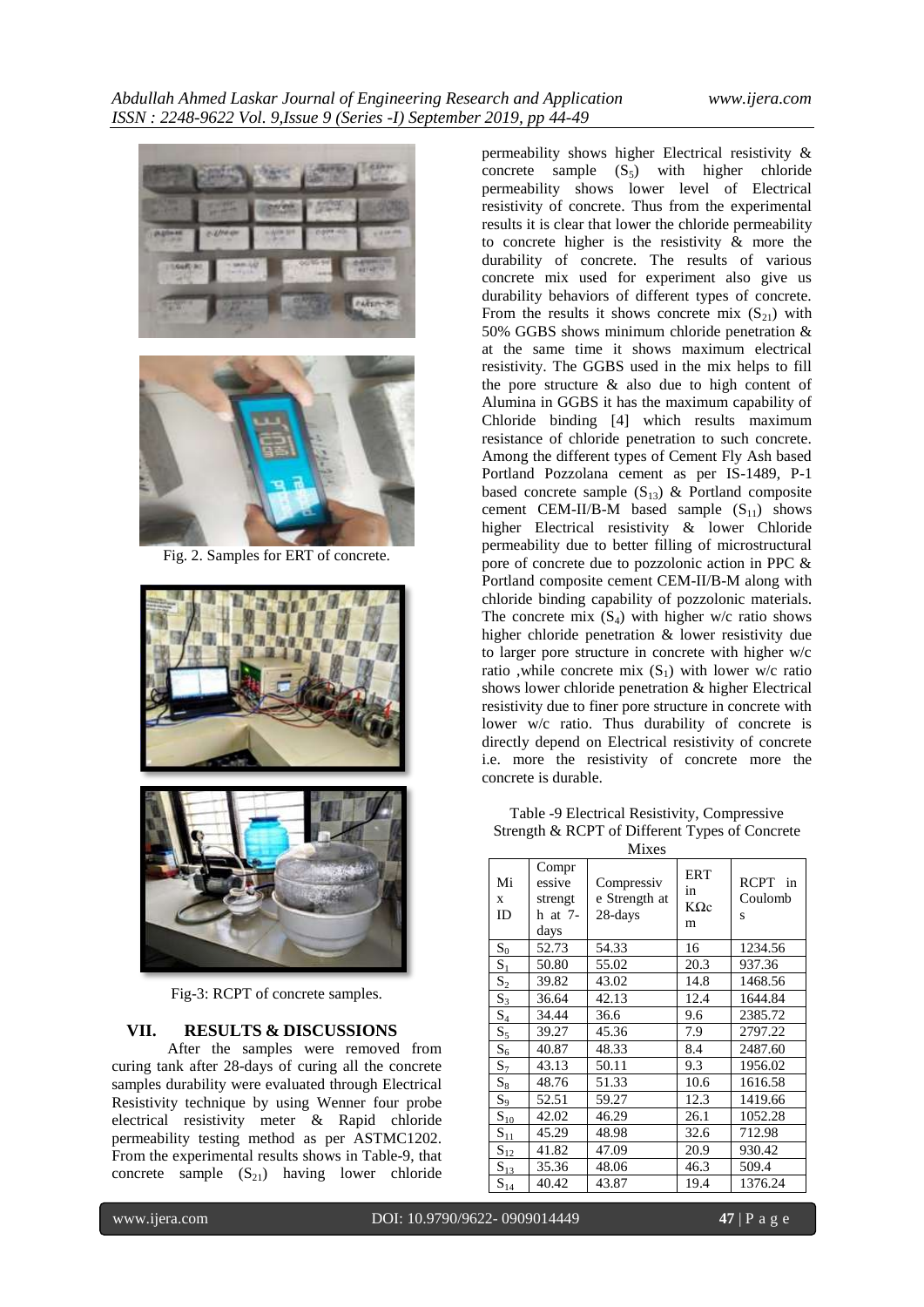| $S_{15}$ | 41.22 | 47.87 | 24.1 | 832.45  |
|----------|-------|-------|------|---------|
| $S_{16}$ | 43.82 | 52.89 | 33   | 759.96  |
| $S_{17}$ | 38.98 | 45.69 | 19.7 | 1324.08 |
| $S_{18}$ | 35.71 | 44.18 | 25.6 | 808.7   |
| $S_{19}$ | 45.20 | 51.22 | 58.2 | 482.04  |
| $S_{20}$ | 46.42 | 52.35 | 59.1 | 414.18  |
| $S_{21}$ | 48.16 | 54.51 | 89.7 | 272.7   |
| $S_{22}$ | 43.24 | 50.24 | 61.5 | 329.94  |



Fig-4: Electrical Resistivity of different types of Concrete mix.



Fig-5: RCPT of different types of concrete mixes.

# **VIII. CONCLUSION**

The following are the outcome of this research work.

- The Electrical resistivity of concrete is higher when the penetration of ions in concrete is lower & it is vice-versa.
- II. Concrete mix with partial replacement of normal Portland cement CEM-I with GGBS shows minimum penetration of Chloride ions & maximum electrical resistivity.
- III. Concrete mix with Portland Pozzolana Cement (Fly ash based) as per IS-1489, P-1 & also mix with Portland Composite Cement CEM-II/B-M as per BSEN-197 ,P-1 shows higher level of electrical resistivity & lower level of Chloride permeability than normal Portland cement CEM-I.
- IV. Concrete mix with lower w/c ratio shows higher level of Electrical resistivity & lower chloride

permeability, while concrete with higher level of w/c ratio shows lower electrical resistivity & higher chloride permeability.

- V. There is no significant improvement in concrete resistivity by increasing normal Portland cement CEM-I in the mix.
- VI. Addition of GGBS in concrete mix along with normal Portland cement shows maximum resistivity of Chloride ions penetration to concrete due to better filling up of microstructural pore of GGBS based concrete & better chloride binding capability of GGBS due to higher % of Aluminum oxide in GGBS.
- VII. The durability of concrete is directly depend on the Electrical resistivity of the concrete.

### **REFERENCES**

- [1]. ASTM C1202-12, "Standard Test Method for Electrical Indication of Concrete's Ability to Resist Chloride Ion Penetration"
- [2]. AASHTO TP 95, "Standard Test Method for Surface Resistivity of Concrete's Ability to Resist Chloride Ion Penetration," American Association of State Highway and Transportation Officials, Washington, DC, 2014, 10 pp.
- [3]. ASTM C1760-12, "Standard Test Method for Bulk Electrical Conductivity of Hardened Concrete," ASTM International, West Conshohocken, PA, 2012, 5 pp.
- [4]. Menéndez,G.,Bonavetti, V. and Irassar, E.F., Strength development of ternary blende cement with limestone filler and blast-furnace slag, Cement and Concrete Composites 25 (2003), 61-67
- [5]. Rajabipour, F.; Weiss, J.; and Abraham, D.M., "In-situ Electrical Conductivity Measurements to Assess Moisture and Ionic Transport in Concrete," International RILEM Symposium on Concrete Science and Engineering: A Tribute to Arnon Bentur, K. Kovler, J. Marchand, S. Mindess, and J. Weiss, eds., RILEM Publications SARL, 2004, 260 pp.
- [6]. AASHTO T 277, "Standard Test Method for Electrical Indication of Concrete's Ability to Resist Chloride," American Association of State Highway and Transportation Officials, Washington, DC, 2007, 12 pp.
- [7]. AASHTO T 259, "Method of Test for Resistance of Concrete to Chloride Ion Penetration," American Association of State<br>Highway and Transportation Officials, and Transportation Officials, Washington, DC, 2006, 3 pp.
- [8]. Morris, W.; Moreno, E.I.; and Sagüés, A.A., "Practical Evaluation of Resistivity of Concrete in 433 Test Cylinders Using a Wenner Array Probe," Cement and Concrete